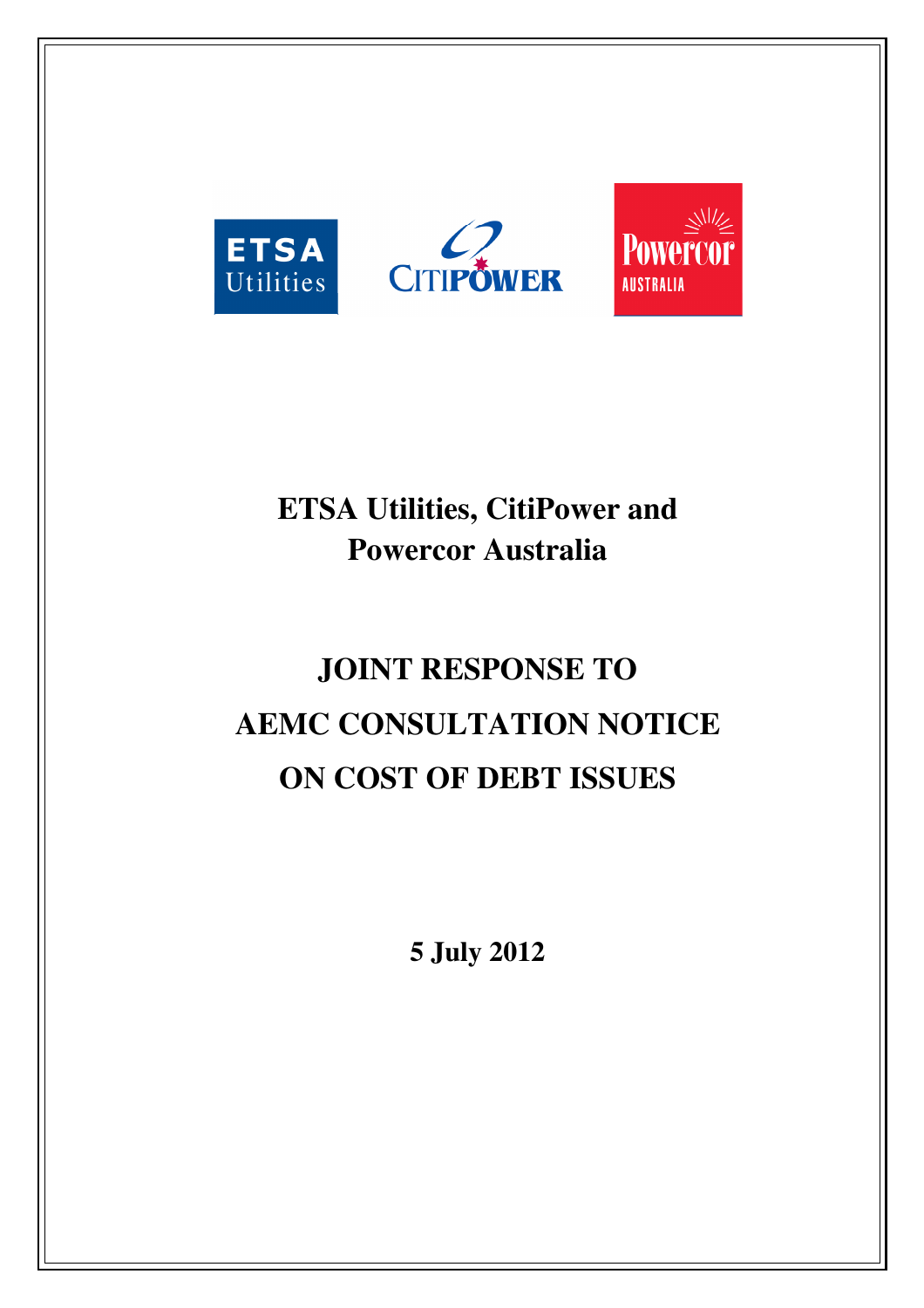# **SUMMARY**

In its submission to the Australian Energy Market Commission (**AEMC**) dated 8 June 2012, the Queensland Treasury Corporation (**QTC**) describes an updated moving average approach that it proposes could be used for determining the cost of debt under the National Electricity Rules (**Rules**). The updated QTC proposed approach involves:

- scope for transition to a ten-year moving average approach to determining the risk-free rate and debt risk premium, at the election of the Network Service Provider (NSP);
- where the moving average approach is adopted, a provisional WACC would be calculated at the time of the regulatory determination, with an updated WACC calculated each year based on the moving average approach;
- the length of the moving average period being equal to the tenor of the benchmark corporate bond, which is currently ten years;
- weightings based on the assumption that the NSP refinances existing notional debt on a straight line basis over the moving average period, plus any new notional debt; and
- cost of debt based on the effective interest rate calculated as an internal rate of return (IRR) of all future payments on the NSP notional debt portfolio.

# (**QTC proposed approach**)

In this submission, ETSA Utilities, Powercor and CitiPower **(the Businesses)** provide comments on the QTC proposed approach, and respond to the consultation questions posed by the AEMC in its consultation notice dated 21 June 2012.

The Businesses strongly endorse QTC's proposal that a NSP be able to elect to move from the current approach to determining the cost of debt, to an alternative approach such as that which QTC has proposed. The Businesses consider that the QTC proposed approach has the potential to better align regulated revenues with costs, compared with the current approach. However, in response to questions 1, 4 and 5 below the Businesses identify particular aspects of the QTC proposed approach, which have the consequence that QTC's proposal may not be appropriate for all NSPs. It is therefore important that the QTC proposed approach not be imposed on any NSP, and that it only be adopted at the election of a NSP.

The Businesses' response also indicates that for the QTC proposed approach to work effectively, several amendments would need to be made, including:

- determination of the components of the WACC that are updated each year based on the moving average approach should be subject to merits review;
- the Rules would need to specify that the moving average period and term of debt and the risk free rate is ten years;
- there should be no transitional provisions for the debt risk premium;
- the Rules would need to ensure that the efficient costs of hedging for a NSP with a treasury function efficiently sized for the particular NSP would be provided in the building blocks; and
- the moving average approach should not apply to determination of the risk free rate for the purposes of estimating the cost of equity.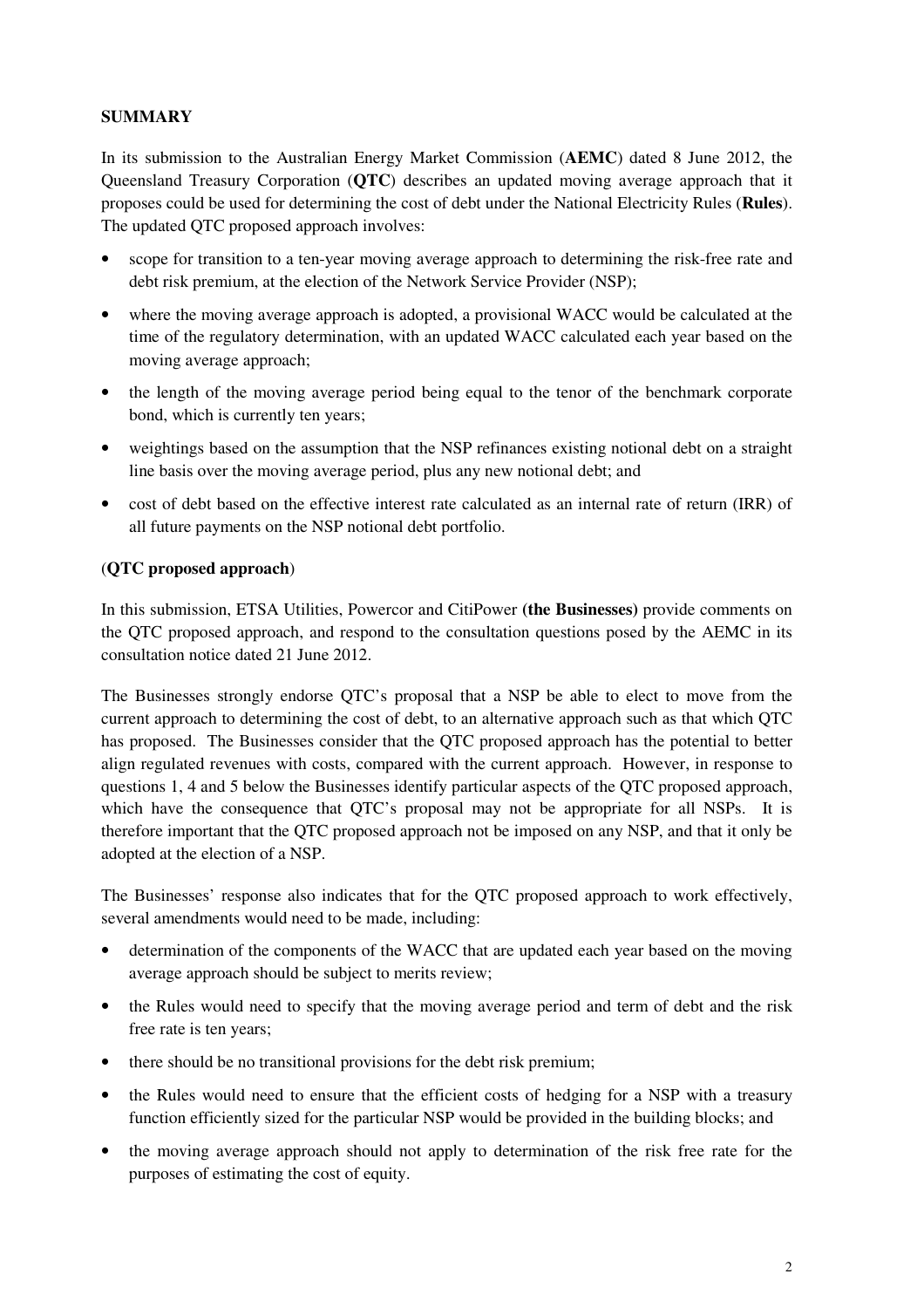The approach previously proposed by the Businesses **(the ETSA/Powercor/CitiPower proposed approach)**, which is summarised at the end of this response, avoids the issues identified above and detailed in this submission and should be considered as an additional option or a replacement for the QTC proposed approach.

Any business operating in a competitive environment will act to minimise its cost of capital $<sup>1</sup>$  to gain</sup> competitive advantage. In a regulated environment, the framework for determining the allowed cost of debt is likely to influence a NSP's financing practices and hence its cost of capital. Since the objective of the regulatory framework should be to mimic a competitive environment, an objective of the cost of debt framework should be to minimise the cost of capital of a NSP. This objective means:

- Finding the optimal term of the debt risk premium which affects both the cost of debt and equity. We have previously explained why the optimal term is ten years<sup>2</sup>.
- Providing an approach which allows an NSP to find the optimal balance between cost and interest rate risk. In the Businesses' response below we indicate why the Businesses' cost of managing interest rate risk would be higher under the QTC proposed approach compared with the ETSA/Powercor/CitiPower proposed approach.
- Allowing a NSP to elect to select an approach to cost of debt so than a NSP can optimise its cost of capital. Different options may be appropriate for different NSPs due to differences in size, ownership structure and past capital management policies.

The ETSA/Powercor/CitiPower proposed approach reflects financing practices in a competitive environment with a stable revenue stream. The following quote from a listed Australian real estate investment trust (A-REIT) illustrates this:

*Many Australian Real Estate Investment Trusts (A-REITs) use debt to fund a portion of their property assets. When debt is used to fund higher quality property assets with highly dependable, long-term and growing rental income, the results for investors have tended to be positive.* 

*For A-REITs, the average term of hedging is currently about six years. In the vast majority of cases the interest rate that is hedged is the floating nominal base interest rate, or bank bill swap rate (BBSW). This hedging helps to reduce short to medium term volatility in both interest costs and the resulting distributions to investors.<sup>3</sup>*

The QTC proposed approach reflects financing practices in a competitive environment with a revenue stream that is not reset every five years. Either approach might be consistent with financing practice in a competitive environment.

 $\overline{a}$ 

<sup>&</sup>lt;sup>1</sup> A business can minimise cost of capital by locking in a more stable operating cash flow e.g. by locking in long term fixed price service contracts or engaging in take-or-pay sales contracts. Therefore, strictly speaking a business will maximise economic profit by optimising the balance between cost of capital and operating profit.

<sup>2</sup> ETSA Utilities, CitiPower and Powercor Australia, *Joint Response to AER and EURCC Rule Change Proposals (ERC0134 / ERC0135)*, 8 December 2011, pp 149-150.

<sup>3</sup> http://www.alegroup.com.au/IRM/Company/ShowPage.aspx?CPID=1422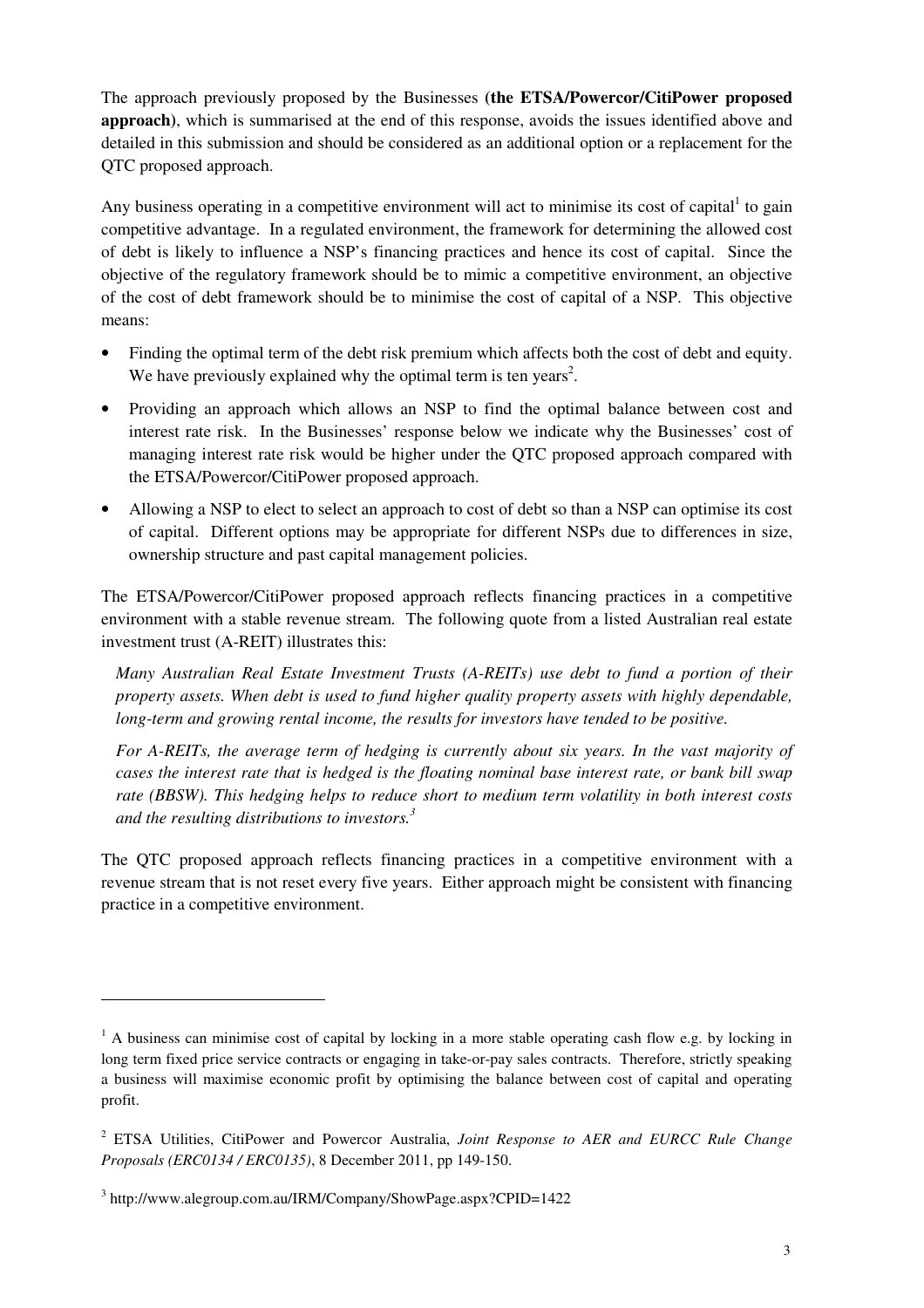#### **RESPONSES TO AEMC QUESTIONS**

 $\overline{a}$ 

1. As compared to the proposal put forward by the EURCC in the rule change proposal and ETSA/ Citipower/ Powercor's proposal in response to the Directions Paper, what are the advantages and disadvantages of QTC's proposal?

The Businesses consider that the QTC proposed approach has a number of positive features and is superior to the Energy Users Rule Change Committee (**EURCC**) proposal in several respects. In particular, the QTC proposal is appropriately based on a ten-year term to maturity for the debt risk premium, unlike the EURCC proposal which is based on a five-year term to maturity.<sup>4</sup>

However, the QTC proposed approach also gives rise to a number of important issues, which are outlined below. The ETSA/Powercor/CitiPower proposed approach addresses each of these issues and is therefore to be preferred over the QTC proposal.

#### *Annual updating of the WACC would increase uncertainty*

Under the QTC proposal, a provisional WACC would be determined as part of each regulatory determination, and an updated WACC would be determined for each year of the regulatory period based on the moving average calculation.<sup>5</sup> There would then be a true-up between the updated and provisional WACC included in allowed revenue for each regulatory year.

Annual revision of the WACC within a regulatory period introduces significant uncertainty for businesses and consumers. Depending on changes in financial market conditions, there could potentially be very significant changes in allowed revenues and prices from what was contained in the regulatory determination. This uncertainty around future revenue allowances could affect the ability of businesses to implement long term capital and operating expenditure programs.

It should also be noted that, without some amendments to the Rules and / or the National Electricity Law (**Law**), it is unlikely that annual determinations of the updated WACC would be subject to merits review. Therefore, and again in the absence of some changes to the Rules or the Law, these annual determinations would not appear to be subject to the same degree of accountability as the determination of the WACC currently is as part of the five-yearly regulatory determination, which is clearly subject to merits review within the bounds of the current Rules and Law.

The Businesses consider that the introduction of a process or annual updating of the WACC would neither promote the national electricity objective nor promote the revenue and pricing principles. By introducing uncertainty through annual updating of the WACC and by removing accountability around this process, the QTC proposal would not promote efficient investment in network infrastructure.

<sup>&</sup>lt;sup>4</sup> As previously noted by the Businesses, the analysis underpinning the EURCC proposal for a five-year term is flawed, and the evidence presented by the EURCC in fact supports a ten-year term to maturity for the cost of debt (ETSA Utilities, CitiPower and Powercor Australia, *Joint Response to AER and EURCC Rule Change Proposals (ERC0134 / ERC0135)*, 8 December 2011, pp 149-150).

<sup>5</sup> Queensland Treasury Corporation, *Submission to the AEMC Direction Paper: Economic Regulation of Network Service Providers rule change proposal*, 16 April 2012, Attachment 2.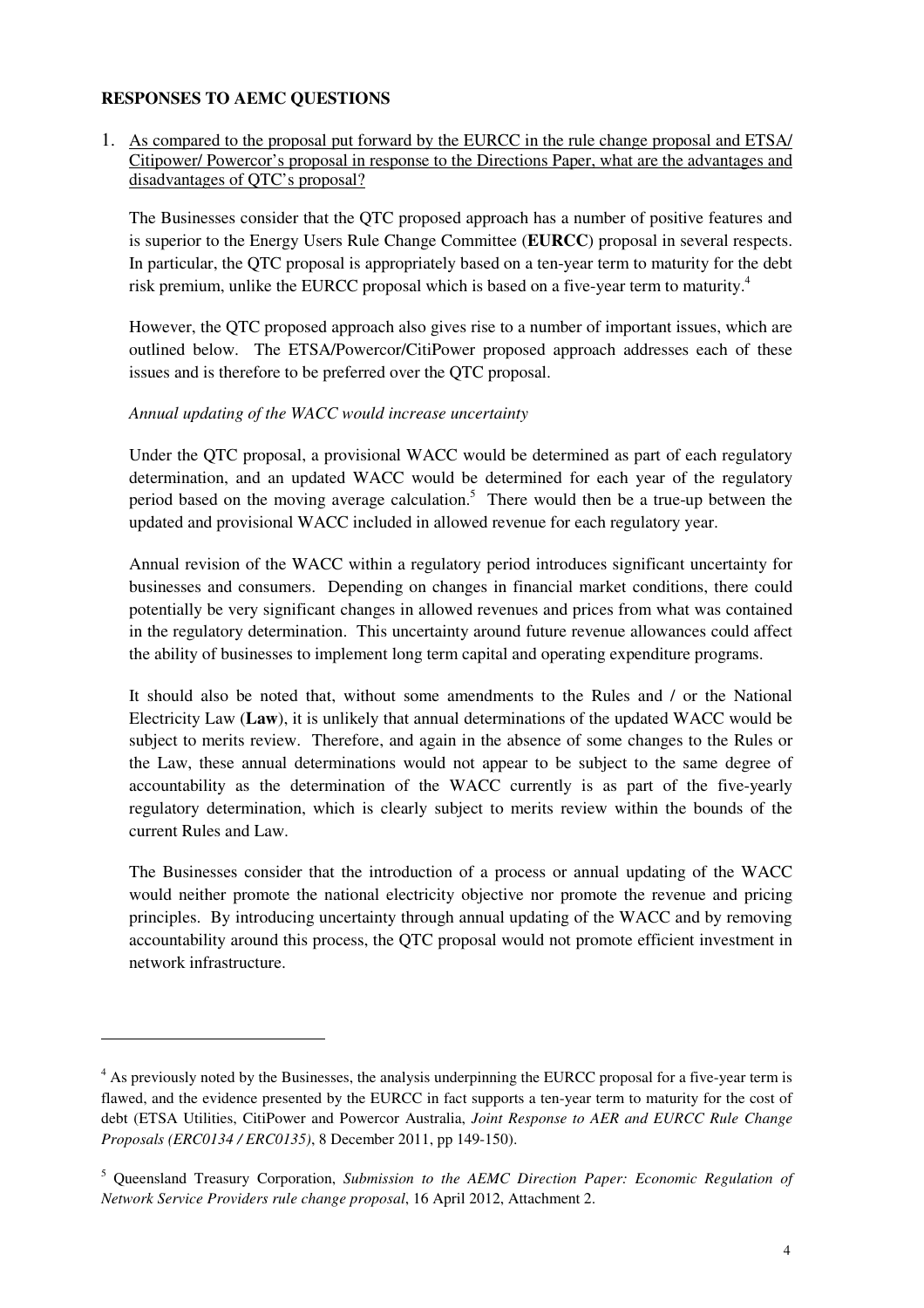#### *Applying a trailing risk free rate will increase the cost of managing interest rate risk*

*Applying a trailing risk free rate* will increase interest rate (risk free rate) risk to businesses and increase the costs of managing these risks. These risks will arise in both the transitional<sup>6</sup> and post-transitional periods.

Interest rates are material to the profitability and financial health of a business and can be volatile. Therefore managing interest rate risk is a high priority for any commercial business. Engaging in interest rate swaps is one option for managing interest rate risk that is not unique to the utility sector. A broad cross section of businesses engage in such behaviour, for example, most real estate investment trusts also engage in interest rate swaps.

Under any regulatory approach to determining the cost of debt, there will be a mismatch between the dates on which the regulatory risk free rate is measured and the dates on which actual debt is issued. It is not possible for the Businesses to refinance their entire debt portfolio during the regulatory averaging period (whether it be a 20-day period or one day every quarter as proposed by the QTC) and therefore there is risk of misalignment between the actual interest rate and the regulatory allowance. The Businesses seek to hedge interest rate risk associated with this timing mismatch by issuing floating rate debt and locking in fixed interest rate swaps averaged over the risk-free rate measurement period for both the existing debt and forecast new debt requirements. The Businesses cannot similarly hedge the debt risk premium component of the cost of debt and therefore retain the debt risk premium risk and seek to manage this risk by diversifying the timing of debt issuances and the debt maturity dates.<sup>7</sup>

Under the current regulatory approach where the cost of debt is re-determined every five years, interest rate hedging will need to be undertaken once every five years. The QTC proposed approach makes this type of hedging more costly because, for businesses seeking to efficiently manage interest rate risk, it requires hedging on a quarterly basis compared to once every five years.

Additionally, ten-year swaps are likely to be more expensive than five-year swaps because counter-party risk will be greater. Banks may also require a right to break in the swaps after a shorter tenor, say five years, to manage their credit risk. Under the Business's current treasury policies, only two banks would satisfy the credit-worthiness criteria as a counter party to tenyear swaps. At this stage the availability and cost of ten-year interest rate swaps is unknown to the Businesses.

If the QTC proposed approach were to be implemented the Businesses would have to substantially change their interest rate risk management practices in order to manage the increased interest rate risk that the QTC proposal gives rise to. Private NSPs have relatively

 $\overline{a}$ 

 $<sup>6</sup>$  It is assumed that in practice the transition would apply on a quarterly basis, that is, the weighting of historic</sup> rates will increase 2.5% every quarter so that by the  $40<sup>th</sup>$  quarter (ten years) the transition will be completed. If so, then the average weighting given to historic rates in the first year of the transition will be the average of 2.5%, 5%, 7.5% and 10%. The QTC proposed approach mentions that the weighting in the first year would be 10%.

 $<sup>7</sup>$  For further discussion of the Businesses' actual debt financing practices, refer to: ETSA Utilities, CitiPower</sup> and Powercor Australia, *Joint Response to AER and EURCC Rule Change Proposals (ERC0134 / ERC0135)*, 8 December 2011, p 138.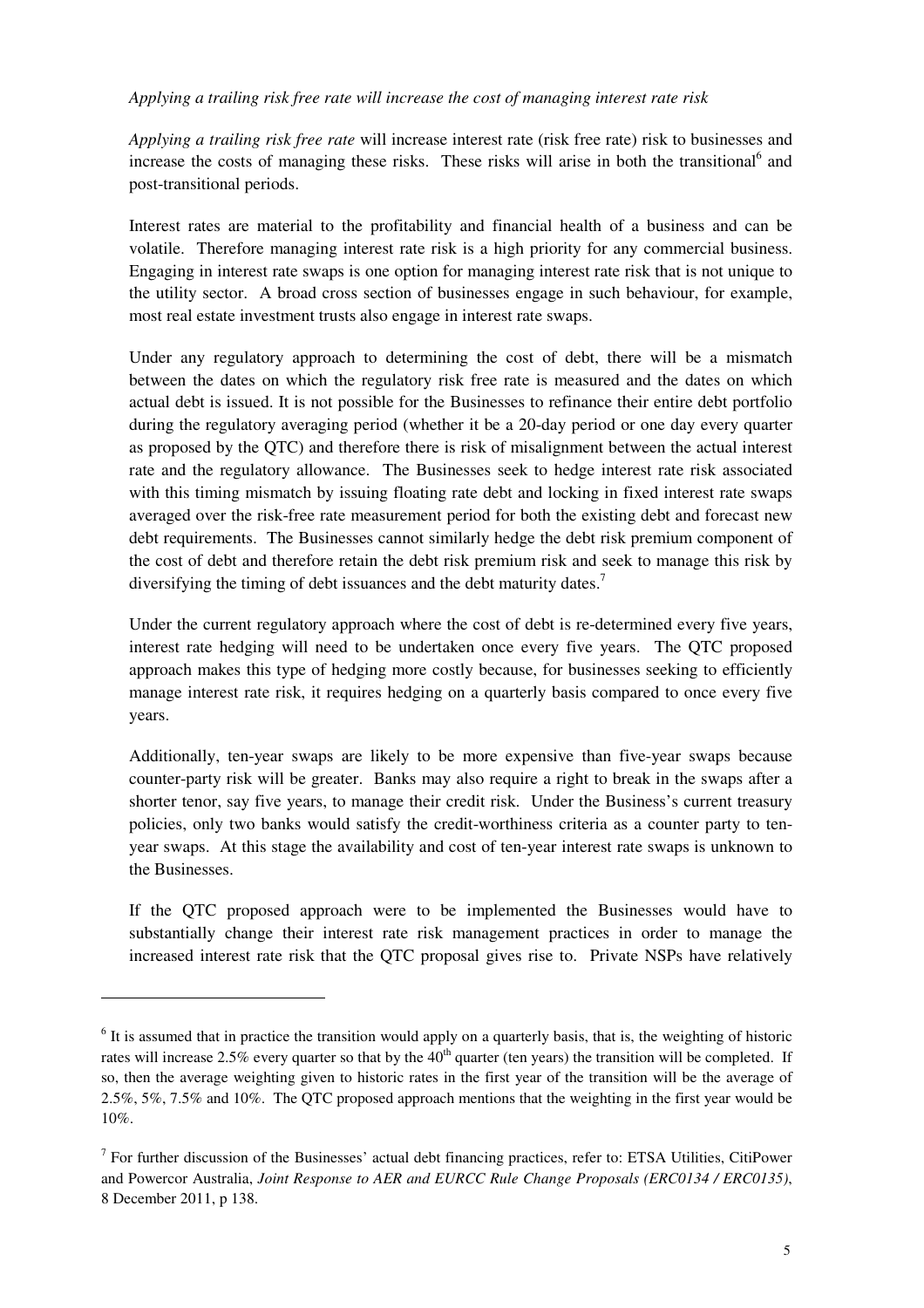small streamlined treasury operations, which are currently not equipped to manage the increased interest rate risk that would be associated with implementation of the QTC proposal. Private NSPs also do not have access to a large government owned Treasury Corporation with the credit backing of a state government and will therefore have more limited access to customised interest rate swaps during the transition period, and long 10-year swaps post the transition period.

The Businesses consider that it would be neither efficient nor in the long term interests of consumers to expose private NSPs to increased interest rate risk and increased interest rate management costs.

#### *The moving average period should be prescribed to be ten years*

Under the QTC proposed approach the moving average period is not prescribed. This means that NSPs would face a new risk that the regulatory term to maturity of the cost of debt and hence of the moving average period could be changed.

The Businesses consider that the moving average period should be prescribed to be ten years.

### *Transitional period is unnecessary for debt risk premium*

The Businesses consider that the transitional components of the QTC proposed approach are unnecessary in respect of the debt risk premium. All NSPs are currently exposed to a trailing debt risk premium and therefore there is no need to transition to a trailing debt risk premium allowance.

Applying the QTC transition to debt risk premium will just delay reflection of NSPs actual financing practices and delay allowances for recovery of efficient debt financing costs. As previously noted by the Businesses, there is currently a mismatch between the Rules and NSPs' actual financing practices insofar as the Rules contemplate an entirely forward looking cost of debt, whereas NSPs' actual costs of debt are both backward and forward looking at the time of an AER determination. The transitional component of the QTC proposal exacerbates this mismatch.

#### *Definition of the return on debt should align with actual practice*

The Businesses have previously noted that the current definition of the return on debt in the Rules does not reflect NSPs' actual debt financing practices. Similarly, the QTC proposed approach would provide for a return on debt definition which does not reflect actual debt financing practices, thus creating the potential for misalignment between regulatory allowances and the actual cost of debt.

In order to align the definition in the Rules with actual practice, the cost of debt should be defined as the 10-year fixed bank bill swap rate plus debt margin over swap rate.

#### 2. If QTC's proposal was to be implemented, how would such a move affect a NSP's current financing practices? What impact would it have on its risk management practices?

As noted above in response to Question 1, implementation of the QTC proposed approach could result in higher interest rate risk and/or higher costs associated with risk management.

Assuming that a NSP had certainty that the moving average period would be ten years, then instead of engaging in 5-year interest rate swaps immediately prior to a regulatory period under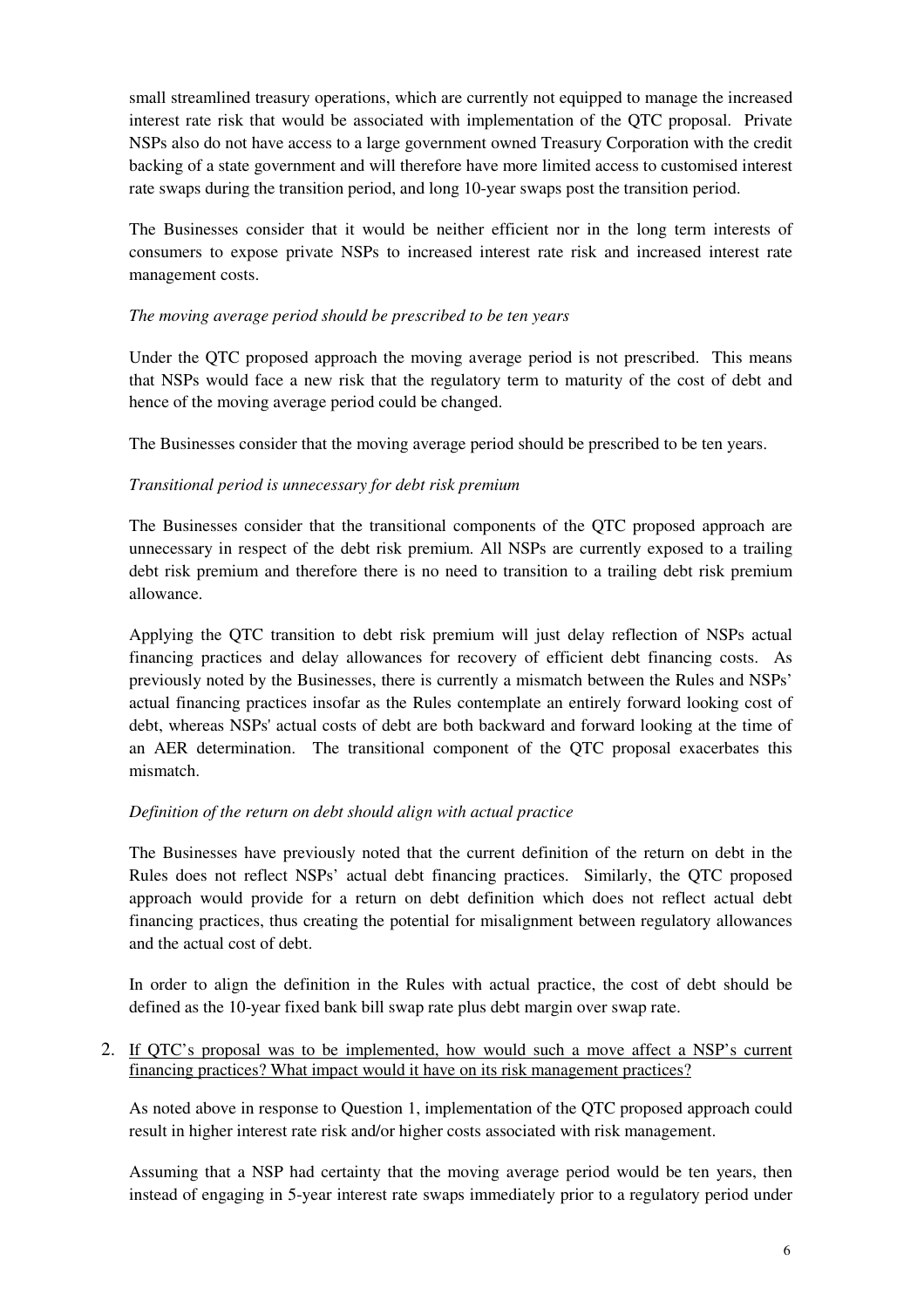the current approach, NSPs would engage in 10-year interest rate swaps on the same day the risk free rate is measured each quarter.<sup>8</sup>

Implementation of these additional risk management measures is likely to be more costly than the current risk management measures undertaken by the Businesses.

3. Would QTC's approach reduce the overall level of risk associated with debt financing for NSPs? If so, are there any implications for cost of equity?

The QTC proposed approach may reduce, however will not eliminate, the level of risk in relation to the debt risk premium, by better aligning the cost of debt provisions in the Rules with actual debt financing practices. However as noted above, the QTC proposal may result in increased interest rate risk due to increased counter-party risk and because it may not be feasible to engage in ten year swaps every quarter.

The overall effect on cost of equity is unclear, especially since it is not clear how these factors affect market risk.

4. What changes (if any) should be made to the approach to calculation of the cost of equity if this moving average approach is applied to debt to ensure a consistency of approach?

QTC states that its weighted moving average proposal could be equally applied to the risk free rate used to calculate the cost of equity and that a consistent approach should be applied to the benchmark return on debt and equity.<sup>9</sup>

The AER's application of the current Rules results in a cost of equity for each regulatory determination which combined a long term MRP with a risk free rate measured over a 20-day period. Where conditions in the 20-day period are not reflective of long term average conditions, the cost of equity is unlikely to reflect equity returns required in the market for a similar level of risk. This is a significant shortcoming in the AER's approach under the current Rules, which needs to be addressed.

The QTC moving average cost of equity would be an improvement on the approach currently taken by the AER under the current Rules. However, there are likely to be problems with a moving average cost of equity as proposed by QTC, including:

- it would require prescription of the CAPM theory and model, which may run contrary to the AEMC principles of flexibility and ability to adopt best practice; and
- there may still be a mismatch between market conditions reflected in the long term historical MRP (which is typically based on 50 to 100 years of observations) and a ten year moving average risk free rate.

The Businesses consider that there are more appropriate Rule changes that would allow for a regulatory cost of equity that reflects equity returns required in the market for a similar level of risk. For instance, a Rule change which allowed (but did not mandate) a long term MRP to be combined with a long term risk free rate, but without being prescriptive about the period of the

 $\overline{a}$ 

<sup>&</sup>lt;sup>8</sup> In the 10-year transition period there would need to be a pricing window immediately prior to the next two regulatory periods to set the cost of debt for a declining proportion of the total cost of debt.

<sup>9</sup> Queensland Treasury Corporation, *Moving average approach – detailed design issues*, 8 June 2012, p 4.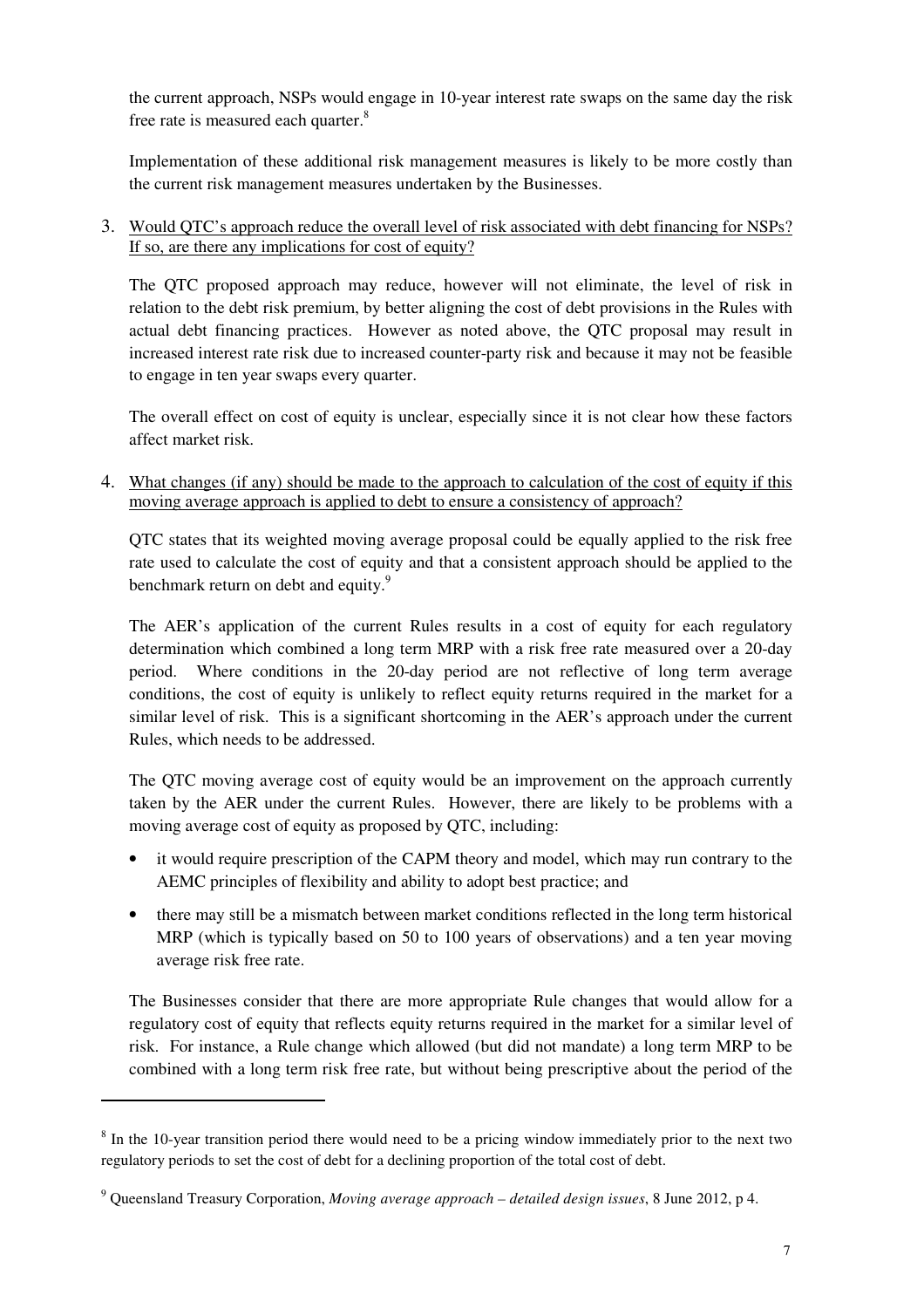risk free rate, would be an improvement on the QTC proposal, and a significant improvement on the current Rules.

5. If the moving average approach is adopted, should the average be calculated based on dollarweighted average of the rates or by calculating the effective interest rate (the IRR of all future payments on the debt) or some other method?

If a moving average approach is adopted, the average should calculated based on a dollarweighted average, not based on effective interest rates or internal rates of return (IRR).

The dollar-weighted average method calculates the interest rate in a particular year whereas, the IRR method calculates the average interest rate over the life of existing debt, so that debt with a longer term to maturity will receive a higher weighting than debt with a shorter term of maturity. The IRR method is not appropriate for regulatory purposes because it calculates an accounting value of interest costs which is not relevant for regulatory purposes. Similarly, it has not been deemed appropriate to use the accounting value of depreciation, tax or operating expense for the regulatory value of the building block cost.

The Businesses do not calculate interest expense using the IRR method proposed by the QTC.

The differences between the IRR accounting and actual cost of debt are illustrated in the following example.

Consider an entity with two \$100 loans – one with a maturity of 1 year at an interest cost of  $5\%$ and one with a maturity of 10 years with an interest cost of 10%.

The cash cost over the next year is:

 $$100 \times 5\% + $100 \times 10\% = $15$ 

with an average interest rate of  $$15 / $200 = 7.5\%$ 

The dollar-weighted method calculates the interest rate over the next year to be:

 $(100 / 200) \times 5\% + (100 / 200) \times 10\% = 7.5\%$ 

The dollar-weighted method calculates the actual cash cost of interest.

The IRR method as proposed by QTC calculates the interest rate over the next year to be:

 $(100 \times 5\% \times 1 + 100 \times 10\% \times 10) / (100 \times 1 + 100 \times 10) = 9.55\%$ 

This is significantly different to the cash cost. Additionally, it is unlikely that the NPV of IRR interest costs would equal the NPV of cash interest costs.

The IRR method proposed by QTC will also result in a difference between the accounting debt balance on which the IRR cost is calculated, and the debt principal on which the actual interest cost is calculated. The difference between the actual cash interest cost and the IRR cost is carried over into the accounting debt balance for the next year. In the above example the accounting debt balance at the start of the next year will be:

Debt balance at start of current year  $+$  actual interest cost  $-$  IRR cost  $=$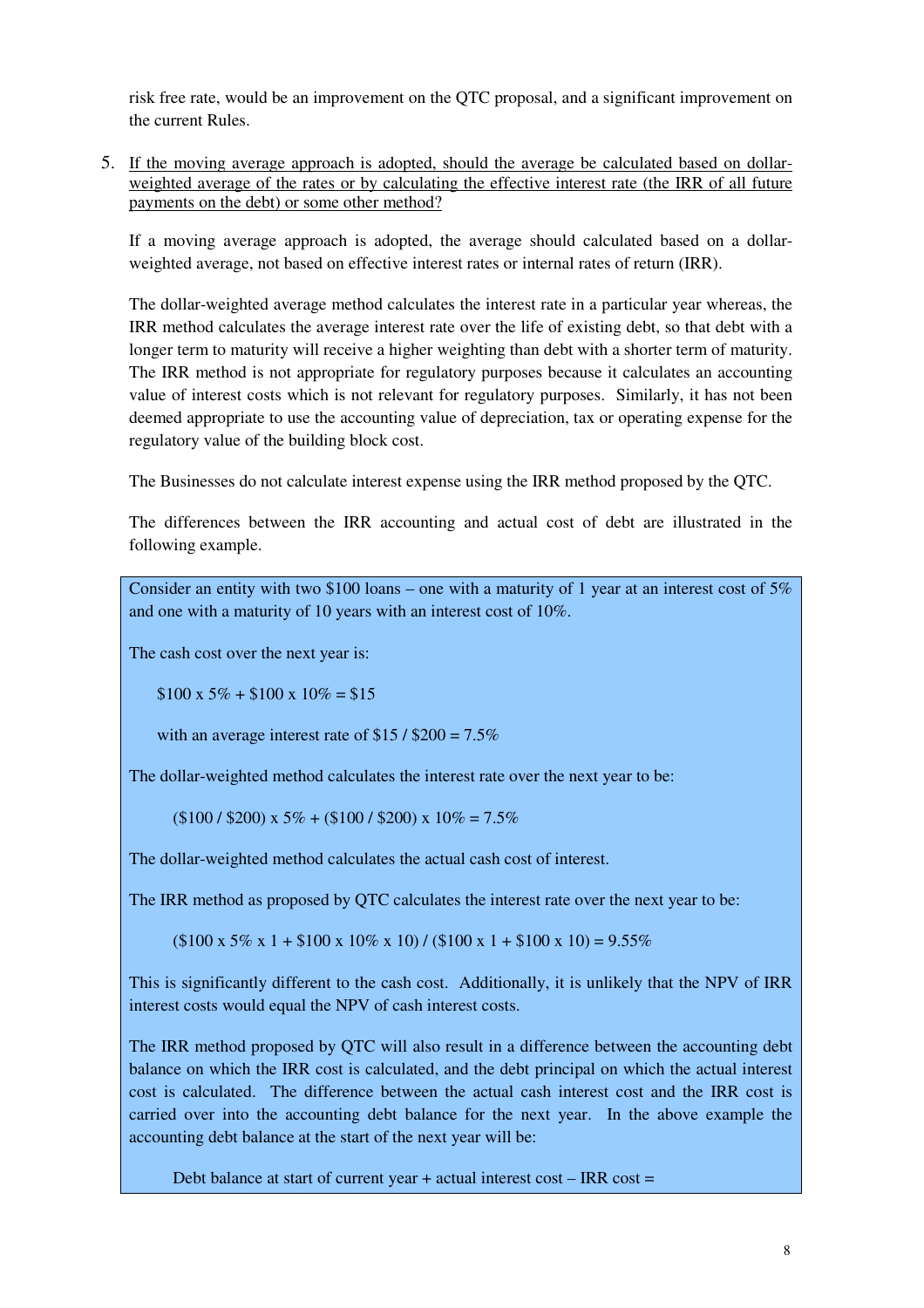$$200 + ($100 \times 5\% + $100 \times 10\%) - (9.55\% \times $200) = $196$ 

This accounting debt balance is different to the actual debt principal of \$200. Therefore, there will be a difference between the notional RAB debt value and the notional accounting debt value.

6. Is the proposal for re-calculating the cost of debt on a quarterly basis reasonable? What other frequency of data points (to the proposed quarterly basis) could be used in calculating the cost of debt and why would this be an improvement?

With respect to interest rate risk management, a quarterly rate is better than applying a daily average. As QTC acknowledges, the frequency of measurement is relevant for the NSP's hedging strategy because, to achieve a close match with its return on debt, the NSP would need to transact interest rate swaps at the same time and frequency.<sup>10</sup> From this perspective, continuous daily calculation would be too difficult.

As noted above in response to Question 1, the QTC proposed approach based on quarterly recalculation will make hedging more costly for businesses seeking to efficiently manage interest rate risk. This is because the QTC proposed approach requires hedging on a quarterly basis compared to once every five years.

If the QTC proposed approach were accommodated in the Rules, the day on which a particular NSP's cost of debt is measured each quarter should be selected by each NSP to avoid all NSPs setting interest rate hedges on the same dates.

7. Should this approach be an option under the rules? If so, should the regulator or the NSP have the discretion to exercise the option and why?

If the QTC proposed approach is to be reflected in the Rules, it should be an option which may be exercised by the NSP. The QTC proposal, if it is to be implemented by the AEMC in some form, should not be mandated in the Rules, nor should the AER be able to impose it upon an NSP.

Different NSPs will engage in different financing practices, depending on their size, ownership structure and past capital management policies. As noted above in response to Question 1 and in the Businesses' previous submissions, the financing and risk management practices currently engaged in by the Businesses differ from what is contemplated by the existing Rules and from what is contemplated by the OTC proposal. The Rules should not impose a particular financing structure which may not be efficient for all NSPs.

Codification of the QTC proposed approach in the Rules, with no option for an NSP to adopt a different approach, would not promote the national electricity objective or the revenue and pricing principles. For reasons set out in response to Question 1, this would:

• materially alter the risk exposure of shareholders of some NSPs; and

 $\ddot{ }$ 

• increase the cost to some NSPs of managing these risks through interest rate hedging.

<sup>10</sup> Queensland Treasury Corporation, *Moving average approach – detailed design issues*, 8 June 2012, p 3.